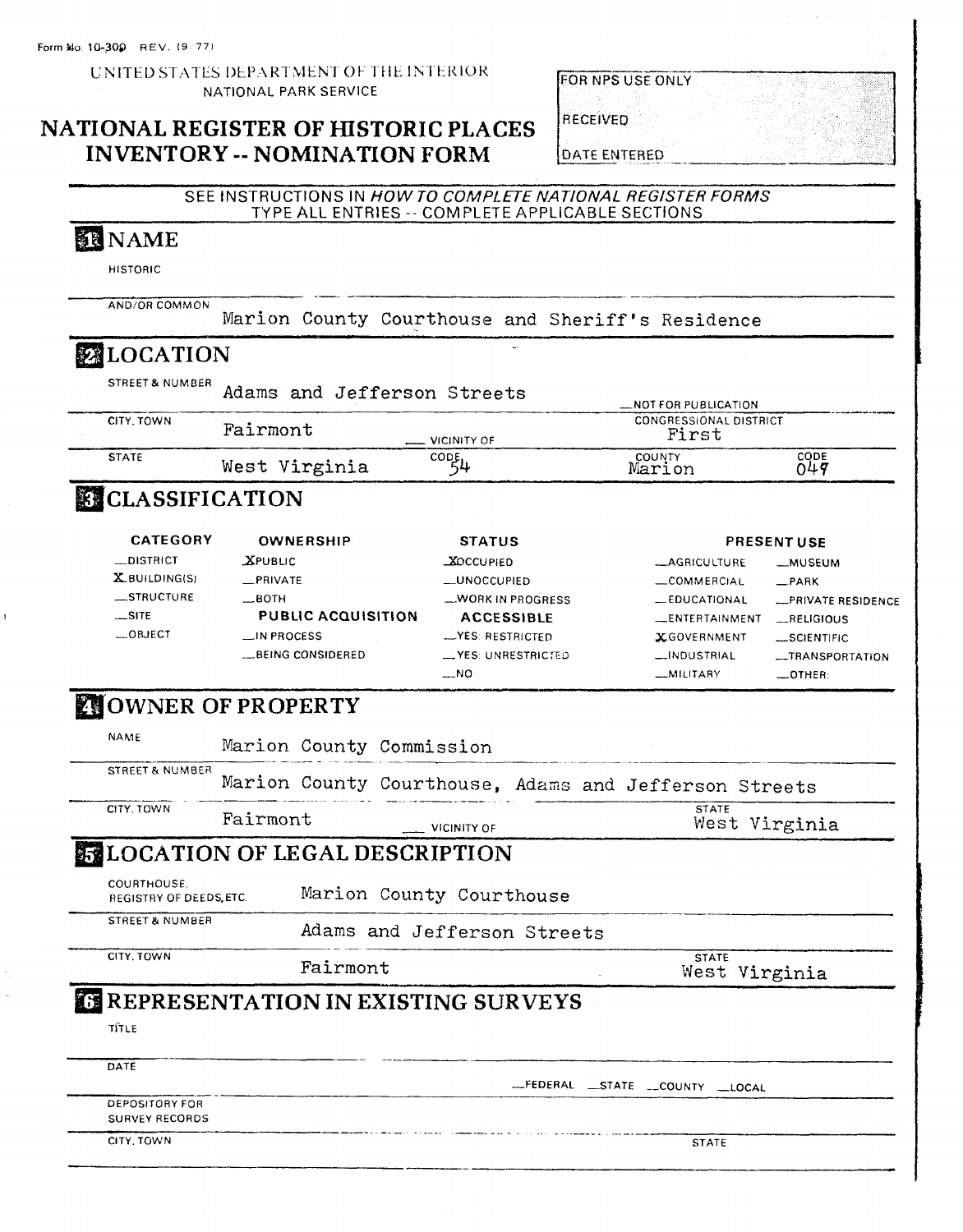# DESCRIPTION

| <b>CONDITION</b>                 |                                          | <b>CHECK ONE</b>                     | <b>CHECK ONE</b>                   |  |  |
|----------------------------------|------------------------------------------|--------------------------------------|------------------------------------|--|--|
| $R$ EXCELLENT<br>X GOOD<br>_FAIR | __DETERIORATED<br>__RUINS<br>__UNEXPOSED | <b>LUNALTERED</b><br><b>XALTERED</b> | <b>X.ORIGINAL SITE</b><br>$-MOVED$ |  |  |

DESCRIBE THE PRESENT AND ORIGINAL (IF KNOWN) PHYSICAL APPEARANCE

The Marion County Courthouse and Sheriff's Residence occupy a parcel at the northwest corner of Adams Street and Jefferson Street in the central business district at Fairmont, West Virginia. Though the courthouse with its grand architecture dwarfs the house on its western side, the two buildings complement each other with matching smooth ashlar facing and fine classical detailing, The monumental size of the domed courthouse combined with expansive approaches at the building's south (major) and east (secondary) entrances prevents the domination of the structure by nearby commercial highrise buildings. The courthouse was erected in the years 1897-1900, and designed by the noted Columbus, Ohio architectural firm of Yost (Joseph warren) and Packard (Frank L.). The residence of the Marion County Sheriff was built in the first years of the twentieth century.

A handsome perspective of the proposed Marion County Courthouse appeared in a supplement of the Fairmont Free Press on March 25, 1897. This sophisticated piece of art reveals that the building as it was proposed, and the building as it appears today (1979) in comparison, has changed only in the most minute detail, The excellent state of the structure's exterior integrity evident in this picture is noteworthy. It might also be noted that the personality of the senior partner, Mr. Yost, was of sufficient stature to resist the usual local pressures for slight deviations in the plan.

The Marion County Courthouse is a rectangular, two-story building with raised basement whose monumental porticoes and dome are distinguishing features of its Beaux Arts style classicism. The front elevation entrance is surmounted by a hexastyle portico and is approached by a grand, two-flight stair that is appointed with four metal lamps and stone balustrades, The Corinthian order of the portico, represented throughout the building, is skillfully treated by the stonecarver. The fluted columns are comprised of six drums and carry an entablature whose frieze is detailed with shallow rondels. Tne outer columns of the portico are paired and coupled at the base with a single shallow stone plinth. The pediment is detailed with a dentiled cornice and modillions and frames a tympanum filled with a sculptural grouping. The carving and design of this ensemble was the work of a  $Mr.$  W. **D.** Priest. Justice, power, agriculture and mining are the central themes represented. Near the apex of the pediment an eagle with outstretched wings signifies power. Just below this is the Scales of Justice. In the right corner of the pediment a mining car, a shovel, and the figure of a man represent the coal mining interests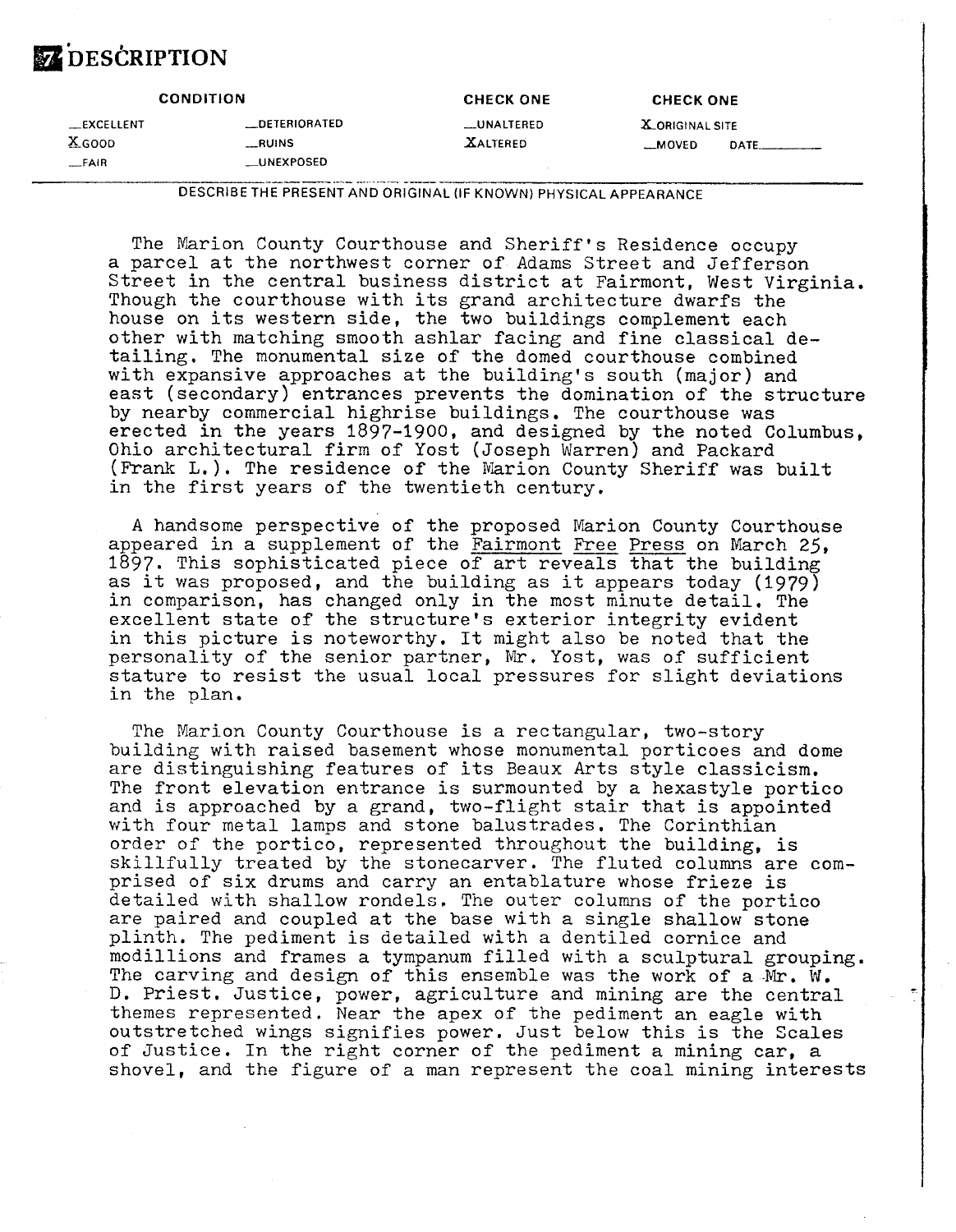**Form No** 10-300a

UNITED STATES DEPARTMENT OF THE INTERIOR NATIONAL PARK SERVICE

**FOR NPS USE ONLY** 

**RECEIVED** 

**DATE ENTERED** 

## **NATIONAL REGISTER OF HISTORIC PLACES INVENTORY** -- **NOMINATION FORM**

MARION COUNTY COURTHOUSE AND SHERIFF'S RESIDENCE. FAIRMONT. W.VA.

**CONTINUATION SHEET ITEM NUMBER 7** PAGE 2

of Marion County and West Virginia. The eave-blocks and apex of the portico's raking cornice are decorated with antefixae.

The pediment of the over-sized portal is duplicated over the first story windows of the bays flanking the portico. The windows throughout the first level are tall in proportion to their second floor counterparts, and are otherwise headed with flat entablatures. Other exterior ornamentation includes horizontal rustication at the raised basement level, a roof balustrade, cartouche panels flanking the main portal and a watertable in the form of a Minoan fret.

The porticoes at the east and west ends of the courthouse are tetrastyle in plan; the eastern or Jefferson Street portico (now closed) is approached by a monumental flight of steps.

A small dome carried above a high drum dominates the character of the Marion County Courthouse. Its four principal sides are pedimented and centered with clock faces. The belvedere of the dome is surmounted by a large figure holding the scales of justice. The roof of the dome is richly figured with swags and oval reliefs.

The courthouse dome houses an inner dome of lower height that forms a rotunda, two stories in height, from which major interior corridors open. The corridor roofs are barrel-vaulted and contain twenty-five coffers, nine of which are filled with stained glass. The corridors run in an east-west axis and north-south axis, corresponding in direction to the three exterior porticoes. The rotunda dome is an elaborate, sixteen-panel stainedglass skylight.

Enriched plaster mouldings ( in the Corithian order) embellish the arched openings and entablature of the rotunda. The second floor (third level from basement) Division 1 Circuit Courtroom is entered through a pedimented doorway rich in classical detail. The courtroom, containing a judge's dais, seating and a balcony is flanked on each side with four Ionic columns. A huge stainedglass dome is centered above the seating of the courtroom. A rectangular stainedglass skylight is centered above the judge's dais,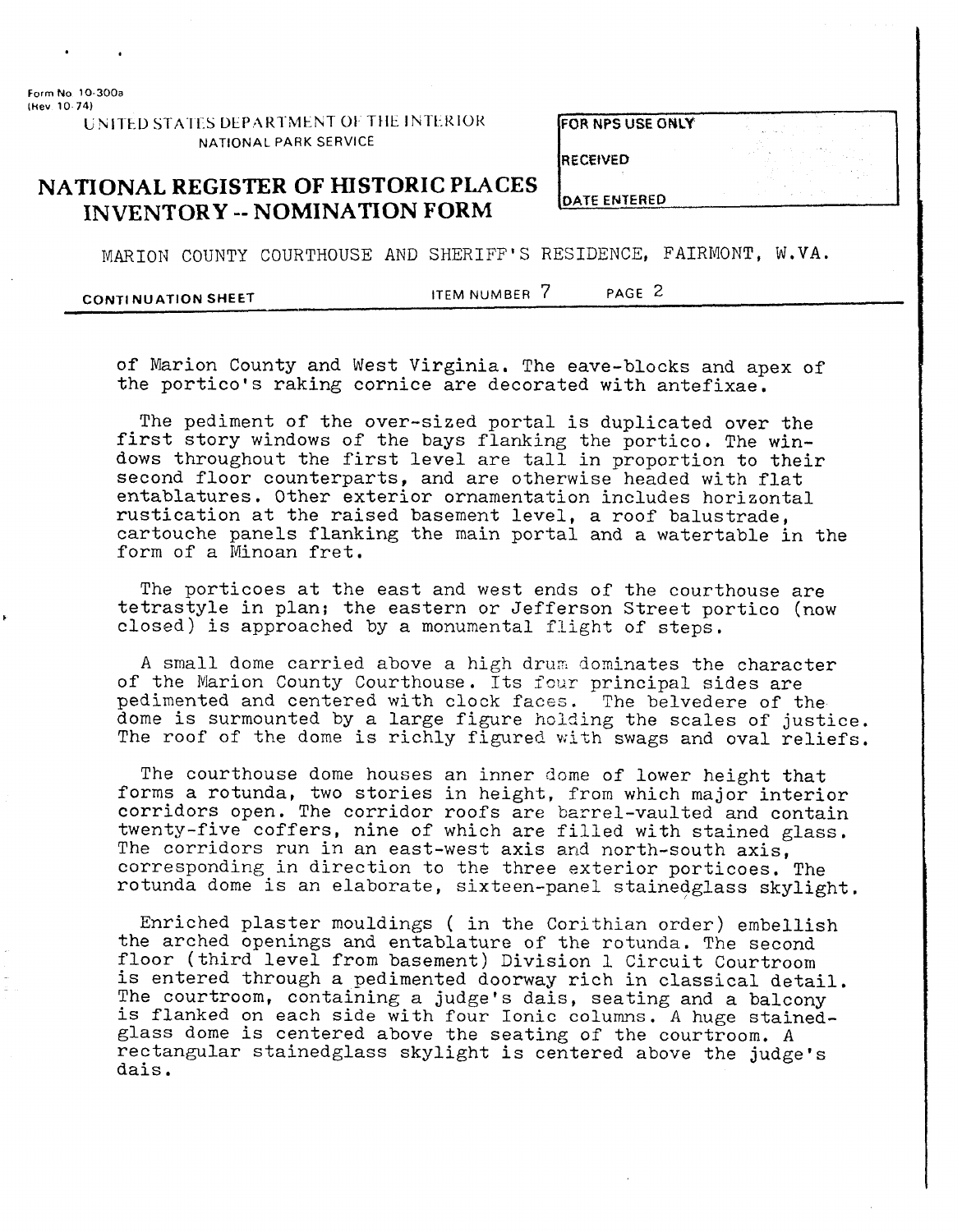**Form No 10-300a lhev 10 741** 

**bINITED STATES DEPARTMENT OF THE INTERIOR** NATIONAL PARK SERVICE

|  |  | FOR NPS USE ONLY . |  |
|--|--|--------------------|--|
|  |  |                    |  |

**RECEIVED** 

## **NATIONAL REGISTER OF HISTORIC PLACES INVENTORY** -- **NOMINATION FORM**

**DATE ENTERED** 

MARION COUNTY COURTHOUSE AND SHERIFF'S RESIDENCE, FAIRMONT, W.VA.

**CONTINUATION SHEET ITEM NUMBER** 7 **PAGE** 3

Ground floor renovations were undertaken in 1960 by L.D. Schmidt and Son. Additionally, first floor renovations in the county commissioners' office and Division 11 Circuit Courtroom were completed in 1977. With these exceptions, the Marion County Courthouse retains excellent integrity. The major architectural features of the interior survive. There are no exterior additions and no significant exterior alterations.

The Marion County Sheriff's Residence at the west end of the courthouse facing Adams Street is a square, hipped roof house that has undergone little change since the date of construction, Its smooth ashlar facing is its principal feature. The building has wide-projecting eaves with ornamental modillion brackets. Hipped dormers are centered in each of the major roof elevations. The dormer at the front is especially ornate with its Palladian window arrangement.

The windows of the Sheriff's Residence are headed with carved label mouldings of particular interest at the front elevation. The one-story front porch runs the full width of the front and is carried by three, square, stone columns with long vertical panels. The porch roof cornice is dentiled like the cornice of the house.

The residence in spirit of style (note paneled chimneys) has a vaguely Renaissance reference, though its styling is that pervasive early twentieth century American theme that might best be described as "1910 cube". The Sheriff's Residence was designed by Yost and Packard,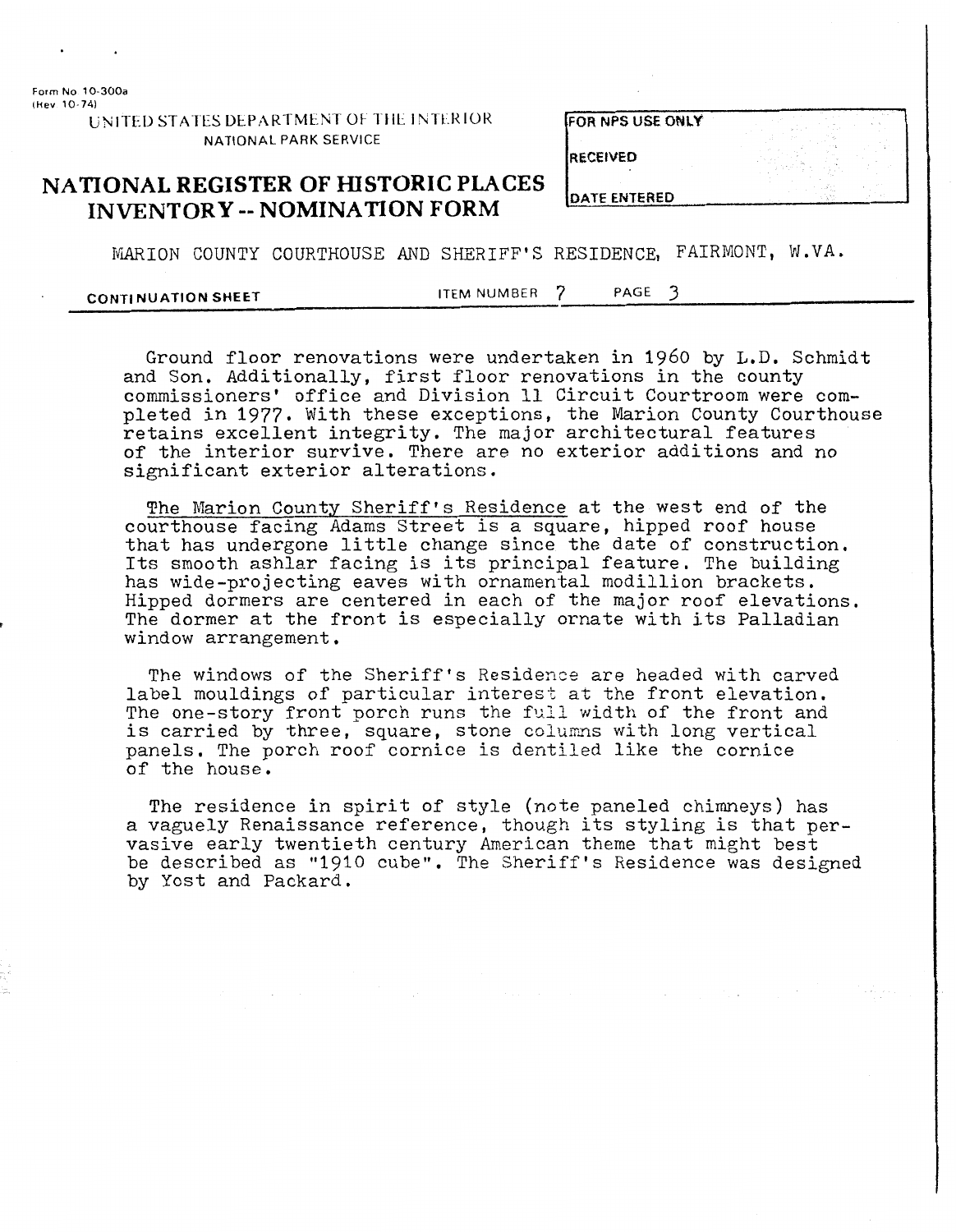## **SIGNIFICANCE**

| <b>PERIOD</b>         |                         | AREAS OF SIGNIFICANCE -- CHECK AND JUSTIFY BELOW |                             |                        |
|-----------------------|-------------------------|--------------------------------------------------|-----------------------------|------------------------|
| _PREHISTORIC          | _ARCHEOLOGY-PREHISTORIC | COMMUNITY PLANNING                               | LANDSCAPE ARCHITECTURE      | $-$ RELIGION           |
| $-1400-1499$          | _ARCHEOLOGY-HISTORIC    | CONSERVATION                                     | $\equiv$ LAW                | $$ SCIENCE             |
| $-1500-1599$          | <b>_AGRICULTURE</b>     | <b>LECONOMICS</b>                                | LITERATURE                  | XSCULPTURE             |
| $-1600 - 1699$        | <b>XARCHITECTURE</b>    | <b>LEDUCATION</b>                                | _MILITARY                   | _SOCIAL/HUMANITARIAN   |
| $-1700-1799$          | $\Delta$ art            | <b>LENGINEERING</b>                              | $_MUSIC$                    | $_{\rm \perp}$ THEATER |
| $X1800-1899$          | COMMERCE                | EXPLORATION/SETTLEMENT                           | <b>ELPHILOSOPHY</b>         | __TRANSPORTATION       |
| $X_1$ 900-            | COMMUNICATIONS          | $\Box$ INDUSTRY<br>$\Box$ INVENTION              | <b>XPOLITICS/GOVERNMENT</b> | _OTHER (SPECIFY)       |
| <b>SPECIFIC DATES</b> | 1897-1900               | <b>BUILDER/ARCHITECT</b>                         | Yost and Packard.           | Architects             |

#### STATEMENT OF SIGNIFICANCE

Construction of the Marion County Courthouse in 1897-1900 was viewed by many in the northcentral West Virginia city of Fairmont as the grand testimony of that community's coming of age. **By**  the turn-of-the-century Fairmont was no longer that "middletown" between Clarksburg and Morgantown. It had in fact become the thriving and self-sufficient center of a vast coal and gas producing industry and the home of an upcoming institution of higher learning, Fairmont Normal (Fairmont State College). Marion County's rapid growth and new wealth prompted the county fathers to consider plans for a new and larger courthouse by 1893. Fairmont residents were not, however, unanimous in their support for a new facility.

The old Marion County Courthouse was revered as the direct link with the formation of the county. Proposals for its construction in November 1842, followed by only several months the creation of Marion County by an act of the General Assembly of Virginia, adopted January 14, 1842. Delegate William S. Morgan, Delegate John J. Jackson of Wood County and Senator William J. Willey were principal figures in the movement to create a new county from the larger counties of Harrison and Monongalia, It was named by Thomas Conaway For General Francis Marion.

The first Marion County Courthouse was a Greek Revival style bulding with a portico, sturdy red brick walls and a louvered belfry, Its rather short-lived existence of only fifty-three years was the result of an incident reported (in part) on the front page of the Fairmont Republican of January 14, 1897. A mob of about eighty men, armed with crowbars, axes and mattocks, and apparently incited by local officials (with the aid of whiskey) who desired a finer courthouse, set upon the building and wrecked it. The newspaper, in an apologist approach, reported that the building was dangerous, had once caught fire and that the chimneys were ready to collapse. The paper officially reported that " a short time after the court adjourned in the evening a large force of men wasput to work, and by midnight they had torn away the rear portion of the first story." The editor further stated that "there is considerable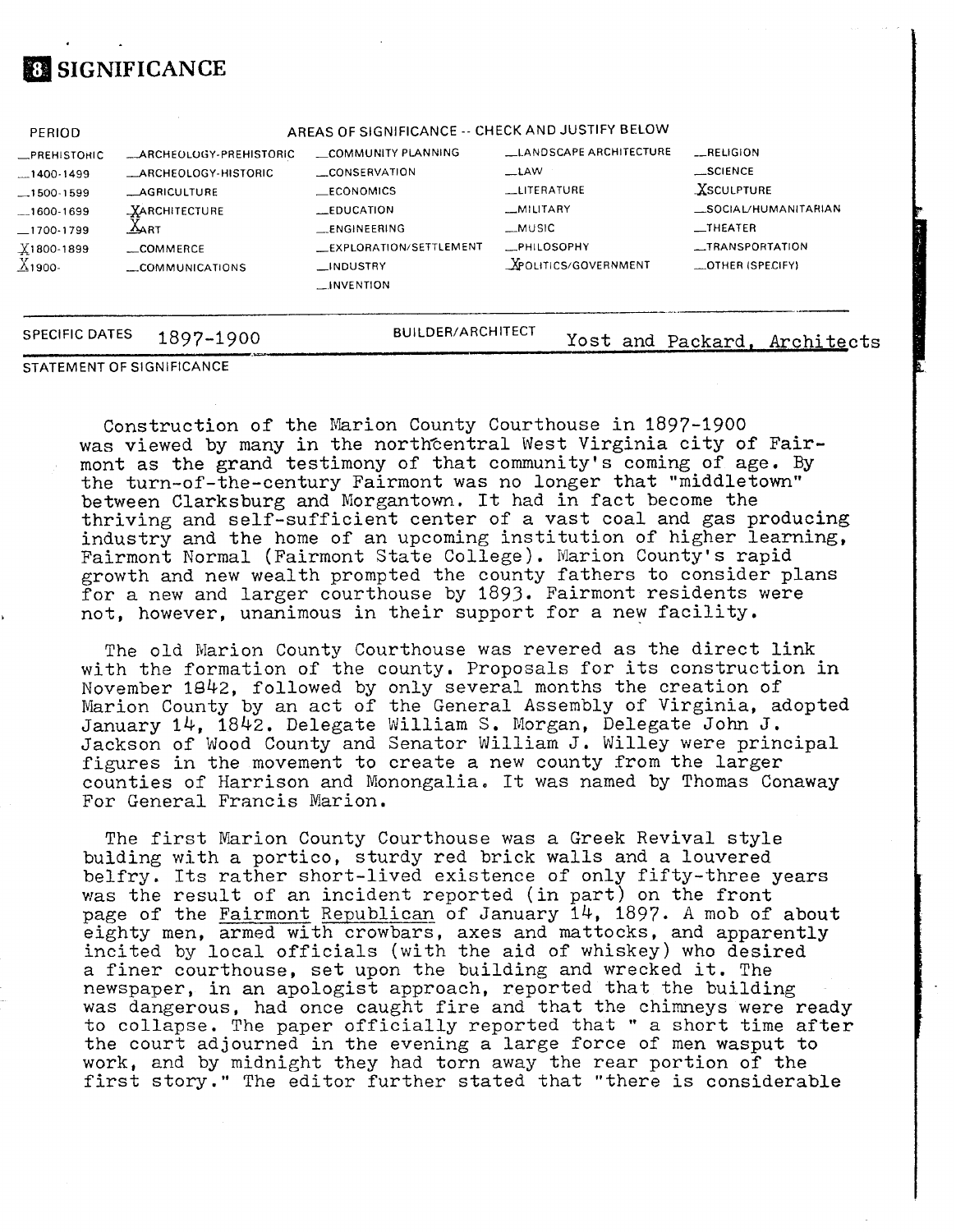**Form No** 10 **300a (hev 10 74)** 

UNITED STATES DEPARTMENT OF THE INTERIOR **NATIONAL PARK SERVICE** 

|  |  |  | <b>FOR NPS USE ONLY</b> |
|--|--|--|-------------------------|
|--|--|--|-------------------------|

**RECEIVED** 

## **NATIONAL REGISTER OF HISTORIC PLACES INVENTORY** -- **NOMINATION FORM**

MARION COUNTY COURTHOUSE AND SHERIFF'S RESIDENCE, FAIRMONT, W.VA.

**CONTINUATION SHEET ITEM NUMBER 8 PAGE 2** 

opposition throughout the county to this action of the court, but as everybody in the county knows we need a new building, it is thought the objections will soon be withdrawn." Accusations and recriminations followed and the incident was not soon forgotten.

The courthouse was completely razed in March 1897 by a contractor named Page, and **by** Messrs. Moran and Swisher. Mr. Page also demolished at this time the historic "Mountain City House", Fairmont's landmark hotel that stood at the northeast corner of Jefferson and Adams Streets. This demolition was also authorized by the county "to make room for a new courthouse," During the interim when a courthouse was unavailable, a11 county offices and courts were assembled in the Cunningham and Manley Building, a property purchased by the court from Mr. T. B. Carpenter, and located only a short distance from the site of the old courthouse.

The County Commissioners lost little time in securing the services of an architectural firm to plan a suitable seat of government for Marion County. They chose the firm of Yost (Joseph Warren) and Packard (Frank L.) of Columbus, Ohio, that had become so successful that its senior partner, Mr. Yost, held a reputation of national stature. Joseph Warren Yost (1847-1923) was partnered with Packard from 1891 until 1901, and thereafter with Albert D'Oench of New York. Yost's early Columbus commissions included enlargement of the Ohio Capitol.

Frank L. Packard was active in West Virginia during the first two decades of the twentieth century. Among several of his works are the Clay County Courthouse (1902) and the Parkersburg High School (1917). Mr. Packard also designed the American Embassy at Rio De Janerio, Brazil,

A stunning perspective of the proposed Marion County Courthouse appeared in a special supplement of the Fairmont Free Press on March 25, **1897.** The county officially opened bids for construction in June 1897, and accepted the \$130, 643 bid of Westwater and Co. of Columbus, Ohio, over Hamilton Brothers of Wheeling and G.W,L. byers of Fairmont .

**DATE ENTERED**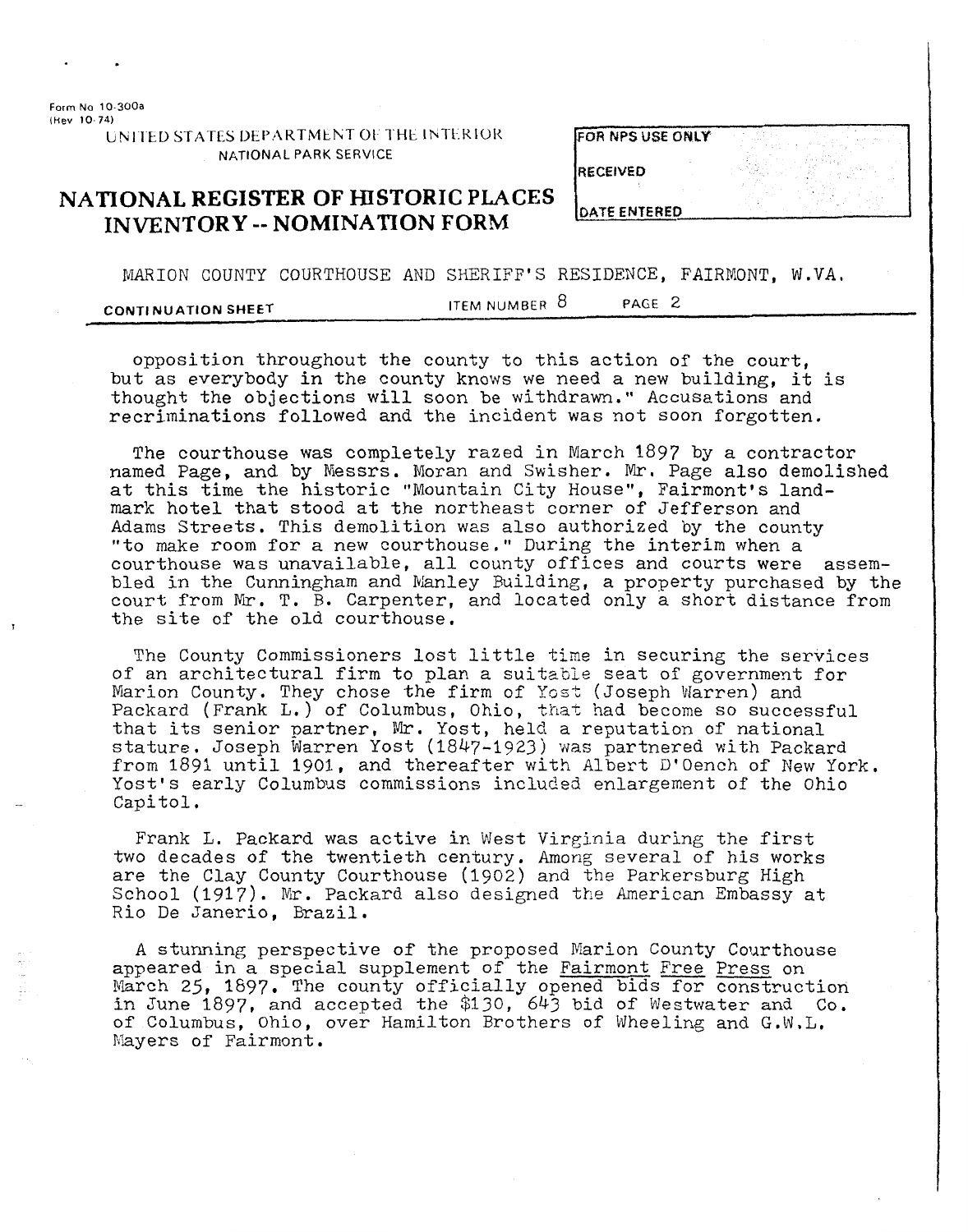**Form No 10 300a (Hev 10 74)** 

> **UNITED STATES DEPARTMENT OF THE INTERIOR NATIONAL PARK SERVICE**

|  |  |  | FOR NPS USE ONLY |
|--|--|--|------------------|
|--|--|--|------------------|

**RECEIVED** 

**DATE ENTERED** 

## **NATIONAL REGISTER OF HISTORIC PLACES INVENTORY -- NOMINATION FORM**

MARION COUNTY COURTHOUSE AND SHERIFF'S RESIDENCE, FAIRMONT, W.VA.

**CONTINUATION SHEET ITEM NUMBER 8 PAGE 3** 

The Marion County Courthouse was largely finished during the summer of 1900; the paving and grounds were finished in June. The county commissioners were Aaron Furbee, Festus Downs and Marcus Morgan. T.L.Burchina1 was the superintendent of construction.

The Marion County Courthouse is a significant example of Beaux Arts Classicism in West Virginia, and is the finest representation of the style found among all courthouses in the state. Major elements of the school seen in the building include coupled columns (on the periphery of the dome); monumental flights of steps (at the south and east elevations); arched, pedimented and linteled openings (particularly at the south front); an overall elaborate symmetry (as seen in the placement of the front, hexastyle portico, and end, tetrastyle porticoes); and the use of relief sculpture (in the south and east pediments).

Significant as a representation of local historical, social and industrial conditions of Marion County and West Virginia is the sculptural groupings in the pediments at the south and east fronts. This work was designed and sculpted by a Mr. W.D. Priest, and reflects central themes of power, justice, agriculture and mining.

The artistic significance of interior Corinthian style plasterwork in the central courthouse rotunda is reflected also in the use of stainedglass in the coffered barrel vaults of the principal corridors, and in the high domes of the rotunda and Division 11 Circuit Courtroom. Typanums at the vaulted corridor ends are painted murals in classical genre.

The Marion County Courthouse is significant as a focal point of county history and government. The only two courthouses of the county have been located on this site since the formation of the county in 1842. Additionally, the size and richness of the structure's plan reflects upon the emergence of Fairmont and Marion County as major centers of commerce and industry (particularly as a center of the north-central West Virginia coal fields).

The Marion County Courthouse defines at a local level the nineteenth century architectural ideal of a public building as representational of the majesty and power of the state. It seems not unusual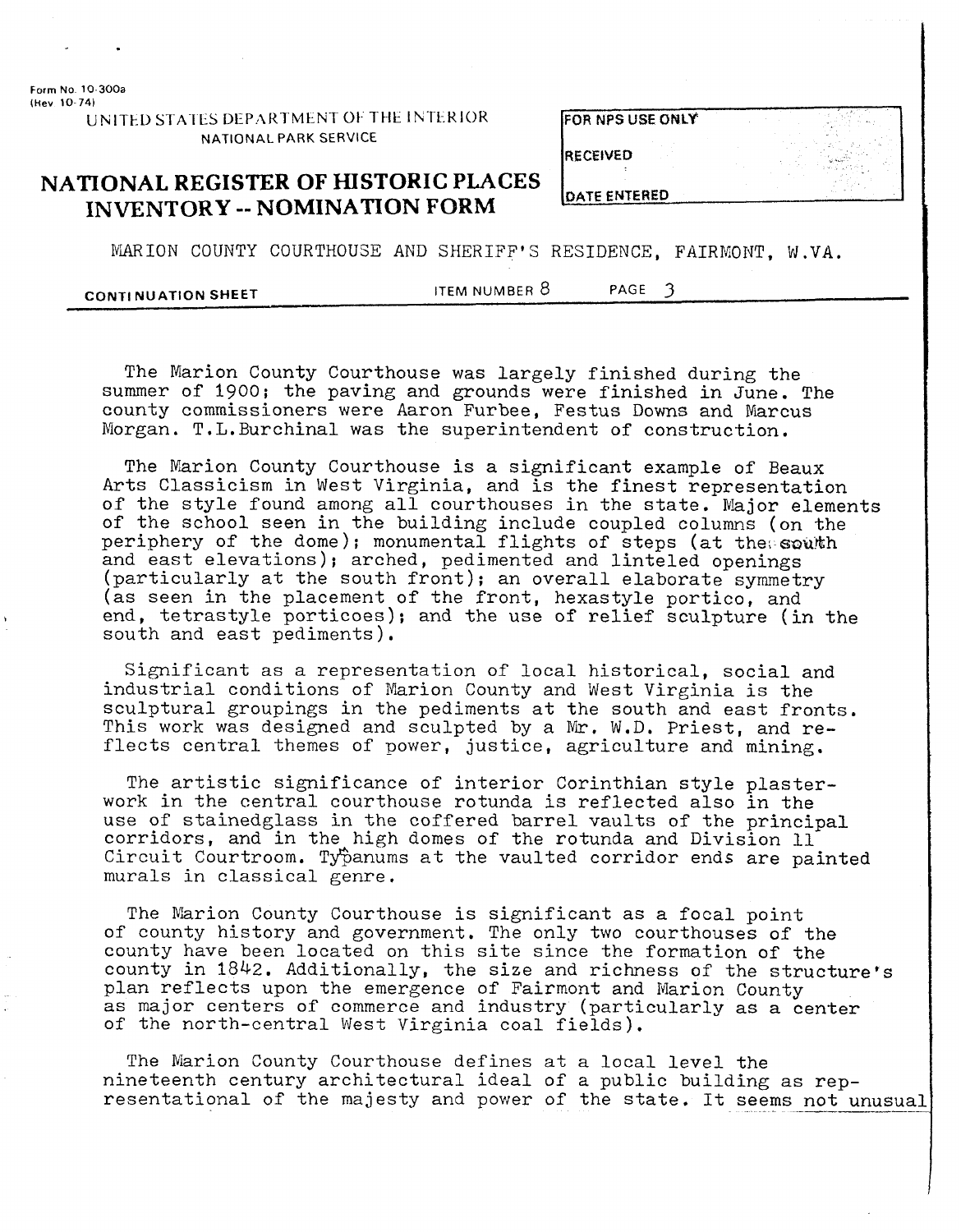**Form No 10-300a (Bev 10-74)** 

| JNITED STATES DEPARTMENT OF THE INTERIOR |  |
|------------------------------------------|--|
| NATIONAL PARK SERVICE                    |  |

| <b>FOR NPS USE ONLY</b> |  |  |
|-------------------------|--|--|
|                         |  |  |
|                         |  |  |
|                         |  |  |

#### **RECEIVED**

**NATIONAL REGISTER OF HISTORIC PLACES INVENTORY** -- **NOMINATION FORM** 

**DATE ENTERED** 

MARION COUNTY COURTHOUSE AND SHERIFF'S RESIDENCE, FAIRMONT, W.VA.

#### **CONTINUATION SHEET ITEM NUMBER 8** PAGE 4

then to view the placement of a historical plaque honoring Marion County's favorite son, Francis H, Pierpont (often called the "Father of West Virginia" and whose statue stands in Statuary Hall in the U.S. Capitol), on the grounds of the building as a fitting testimonial of this concept.

Though the adjacent Sheriff's Residence , also designed by Yost and Packard, may be viewed as a mere shadow of the larger building, its significance rests in its neat design that is harmonious with the parent building, but of a differing style. The Sheriff's Residence, as a dependency of the county courthouse, retains its architectural integrity from the date of construction (with the exception of a front metal awning). The original county courthouse also featured an adjacent sheriff's residence,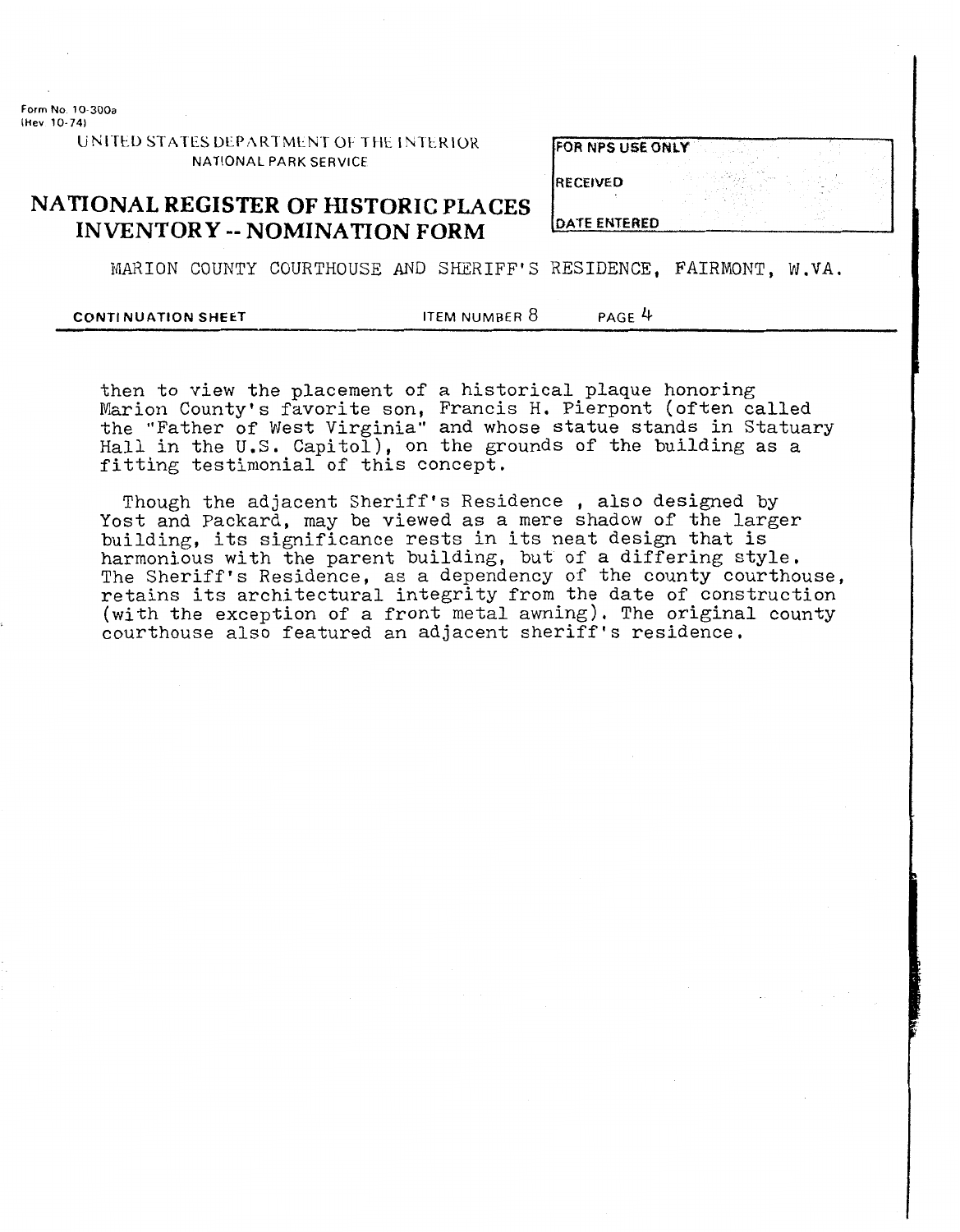| Fairmont Free Press, Mar. 18, 25, 1897; April 8, 1897; June 10, 24.                                                                                                                                                                                                                                                                |                          |                                                                  |                                                          |                  |
|------------------------------------------------------------------------------------------------------------------------------------------------------------------------------------------------------------------------------------------------------------------------------------------------------------------------------------|--------------------------|------------------------------------------------------------------|----------------------------------------------------------|------------------|
| 1897; Jan 11, 1900; June 27, 1900.                                                                                                                                                                                                                                                                                                 |                          |                                                                  |                                                          |                  |
| Marion County Centennial Yearbook. Fairmont, W.Va.: Fairmont Printing<br>$\overline{00, 1963, pp.43, 50.}$                                                                                                                                                                                                                         |                          |                                                                  |                                                          |                  |
| <b>IDGEOGRAPHICAL DATA</b>                                                                                                                                                                                                                                                                                                         |                          |                                                                  |                                                          |                  |
| ACREAGE OF NOMINATED PROPERTY                                                                                                                                                                                                                                                                                                      | $\frac{1}{2}$ acre       |                                                                  |                                                          |                  |
| QUADRANGLE NAME<br><b>UTM REFERENCES</b>                                                                                                                                                                                                                                                                                           | Fairmont                 |                                                                  | QUADRANGLE SCALE 1:24000                                 |                  |
| $A[1,7]$ $5[7,36,6,0]$ $4,3[7,0]7,4,0$<br>EASTING<br>ZONE                                                                                                                                                                                                                                                                          | NORTHING                 | EASTING<br>ZONE                                                  | <b>NORTHING</b>                                          |                  |
|                                                                                                                                                                                                                                                                                                                                    |                          |                                                                  |                                                          |                  |
|                                                                                                                                                                                                                                                                                                                                    |                          |                                                                  |                                                          |                  |
| <b>VERBAL BOUNDARY DESCRIPTION</b>                                                                                                                                                                                                                                                                                                 |                          |                                                                  |                                                          |                  |
| The nominated properties are located at the northwest corner of<br>Adams Street and Jefferson Street. The parcel is bound by an alley<br>on the north.                                                                                                                                                                             |                          |                                                                  |                                                          |                  |
| LIST ALL STATES AND COUNTIES FOR PROPERTIES OVERLAPPING STATE OR COUNTY BOUNDARIES                                                                                                                                                                                                                                                 |                          |                                                                  |                                                          |                  |
| <b>STATE</b>                                                                                                                                                                                                                                                                                                                       | CODE <sup>®</sup>        | <b>COUNTY</b>                                                    |                                                          | CODE             |
|                                                                                                                                                                                                                                                                                                                                    |                          |                                                                  |                                                          |                  |
| <b>STATE</b>                                                                                                                                                                                                                                                                                                                       | CODE                     | <b>COUNTY</b>                                                    |                                                          | CODE             |
| <b>ELIFORM PREPARED BY</b><br>NAME / TITLE<br>Rodney S. Collins, Architectural Historian<br><b>ORGANIZATION</b><br>West Virginia Department of Culture and History<br><b>STREET &amp; NUMBER</b><br>The Cultural Center, Capitol Complex<br>CITY OR TOWN                                                                           |                          |                                                                  | DATE<br><b>TELEPHONE</b><br>304-348-0240<br><b>STATE</b> | January 15, 1979 |
| Charleston                                                                                                                                                                                                                                                                                                                         |                          |                                                                  | West Virginia 25305                                      |                  |
| <b>EPSTATE HISTORIC PRESERVATION OFFICER CERTIFICATION</b>                                                                                                                                                                                                                                                                         |                          |                                                                  |                                                          |                  |
|                                                                                                                                                                                                                                                                                                                                    |                          | THE EVALUATED SIGNIFICANCE OF THIS PROPERTY WITHIN THE STATE IS: |                                                          |                  |
| NATIONAL <sub>__</sub>                                                                                                                                                                                                                                                                                                             | $STATE$ <sub>_____</sub> |                                                                  | LOCAL X                                                  |                  |
| As the designated State Historic Preservation Officer for the National Historic Preservation Act of 1966 (Public Law 89-665), I<br>hereby nominate this property for inclusion in the National Register and certify that it has been evaluated according to the<br>criteria and procedures set forth by the National Park Service. |                          |                                                                  |                                                          |                  |
| STATE HISTORIC PRESERVATION OFFICER SIGNATURE                                                                                                                                                                                                                                                                                      |                          |                                                                  |                                                          |                  |
| <b>TITLE</b>                                                                                                                                                                                                                                                                                                                       |                          | Clarence Ulloran                                                 | DATE                                                     |                  |
|                                                                                                                                                                                                                                                                                                                                    |                          |                                                                  |                                                          |                  |
| FOR NPS USE ONLY<br>THEREBY CERTIFY THAT THIS PROPERTY IS INCLUDED IN THE NATIONAL REGISTER                                                                                                                                                                                                                                        |                          |                                                                  | DATE                                                     |                  |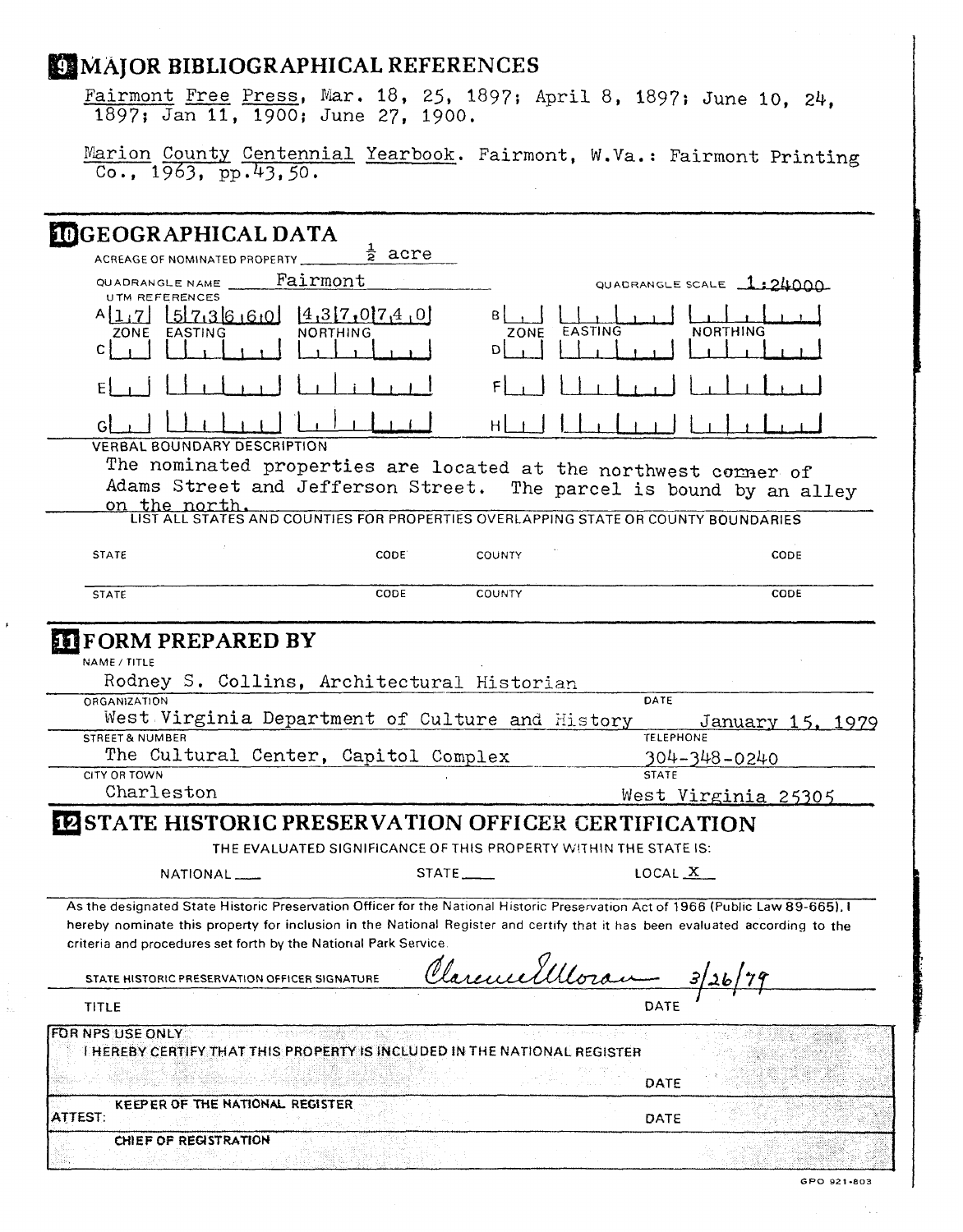$\sqrt{2}$  and  $\sqrt{2}$ 

**Form No 10 300a (Hev 10 74)** 

**UNITED STATES DEPARTMENT OF THE INTERIOR** NATIONAL PARK SERVICE

|  |  | <b>FOR NPS USE ONLY</b> |  |
|--|--|-------------------------|--|
|  |  |                         |  |

**RECEIVED** 

#### **NATIONAL REGISTER OF HISTORIC PLACES INVENTORY** -- **NOMINATION FORM**

**DATE ENTERED** 

MARION COUNTY COURTHOUSE AND SHERIFF'S RESIDENCE, FAIRMONT, W.VA.

**CONTl NU ATlON SHEET** ITEM NUMBER 9 PAGE *9* 

Newman, Dora Lee, ed. Marion County in the Making. Fairmont, West Virginia, 1916, p. 311.

lewman, Dora Lee, ed. Marion County in the Making. Fairmont,<br>West Virginia, 1916, p. 311.<br>Laugh, Glenn D. <u>Now and Long Ago</u>: <u>A History of the Marion County</u><br>Area. Fairmont, W.Va.: Marion County Historical Society, 1969, <u>\rea</u>. Fairmon<br>pp. 446-55. Laugh, Glenn D. Now and Long Ago: A History of the Marion County<br>Area. Fairmont, W.Va.: Marion County Historical Society, 1969,<br>pp. 446-55.<br>Modehouse, Lawrence. American Architects from the Civil War to<br>the First World War

pp. 446-55.<br>Wodehouse, Lawrence. <u>American Architects from the Civil War to</u><br>the First World War. Detroit: Gale Research Co., 1976, pp. 260-61.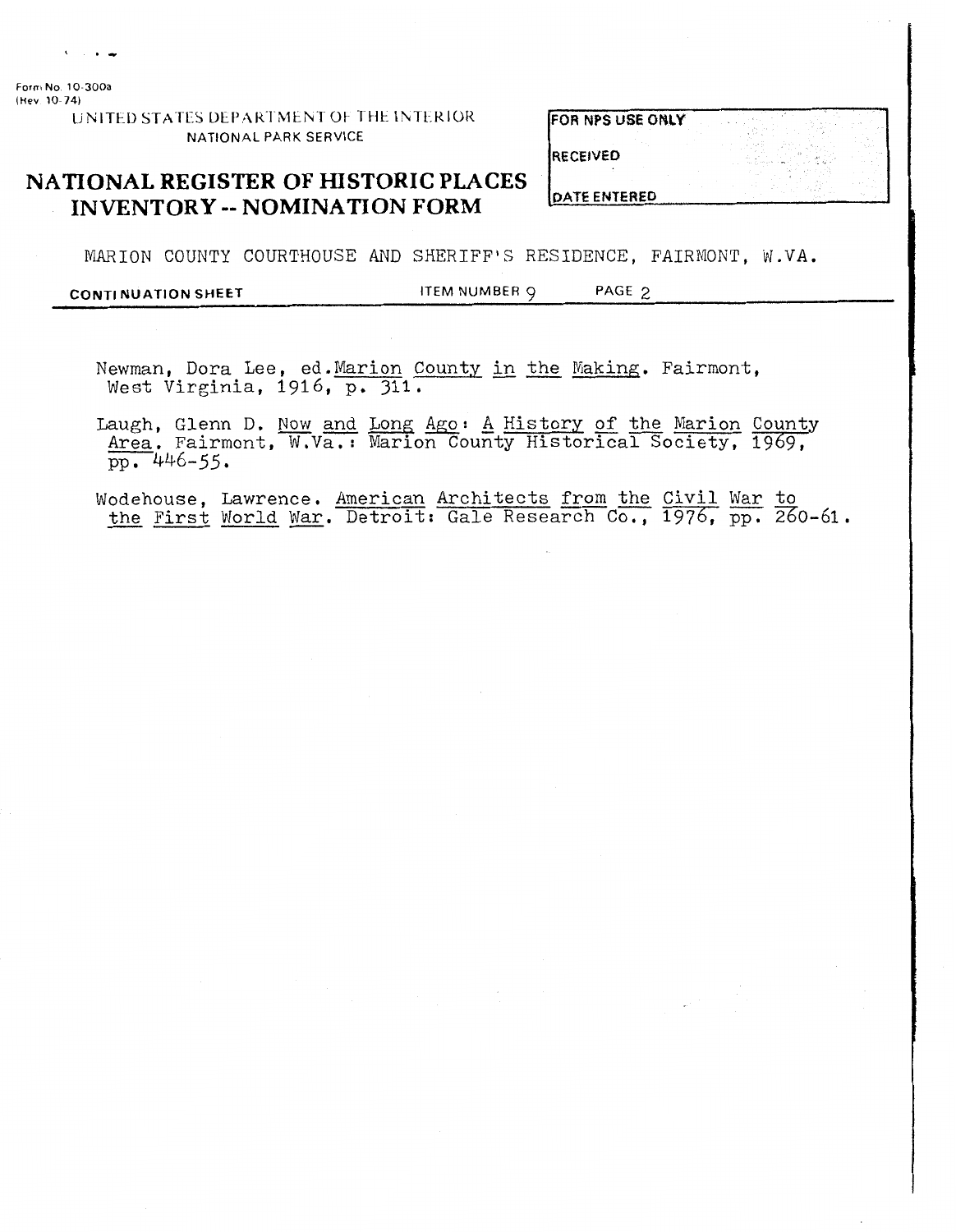